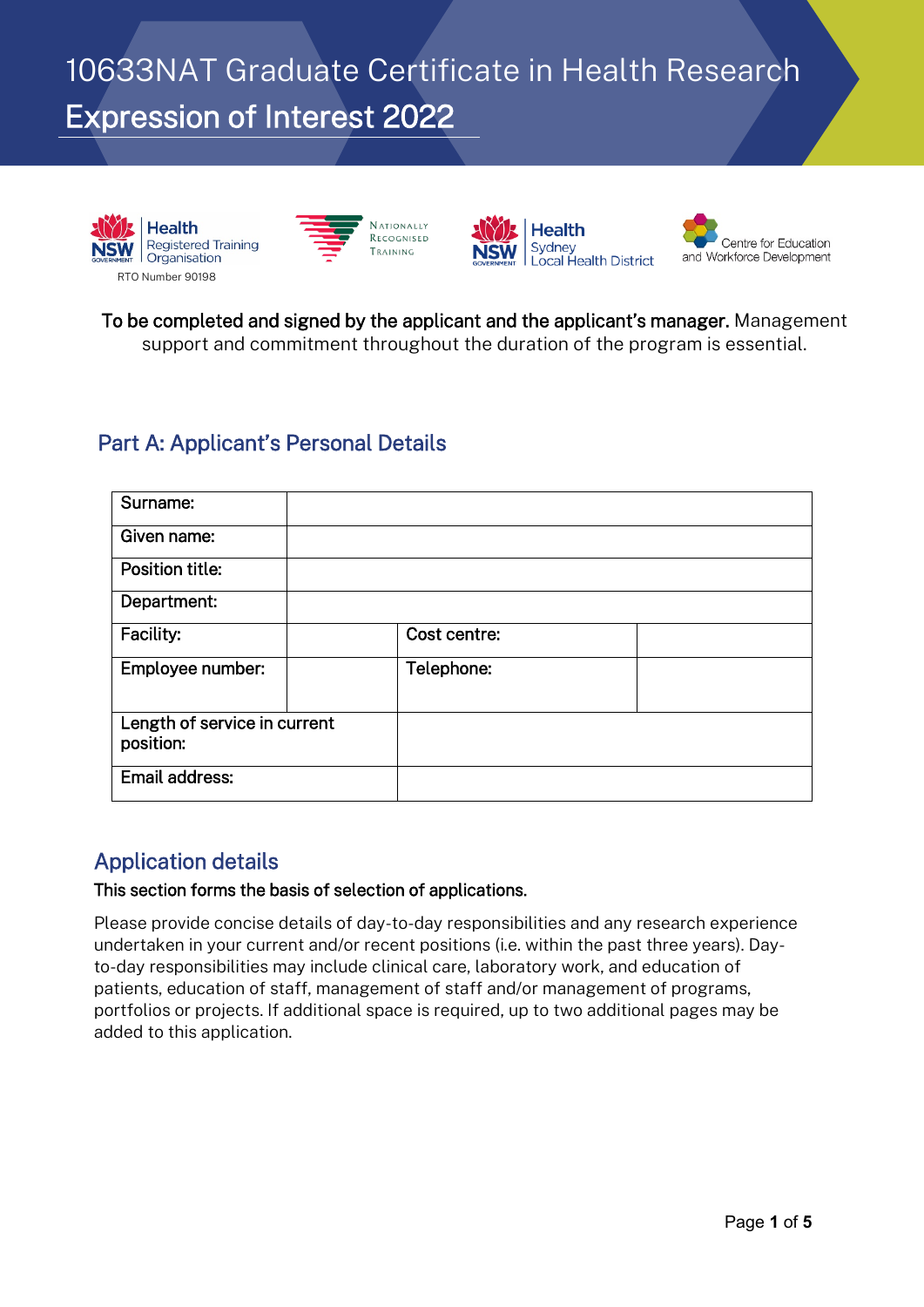Please detail what experience you have had in conducting research, if any (eg, assisting with data collection, analysing data, literature review).

Please detail what experience you have had in presenting research (eg, staff in-services, conference presentations) or publishing research (eg, published papers, reviewing manuscripts, letters to the editor), if any.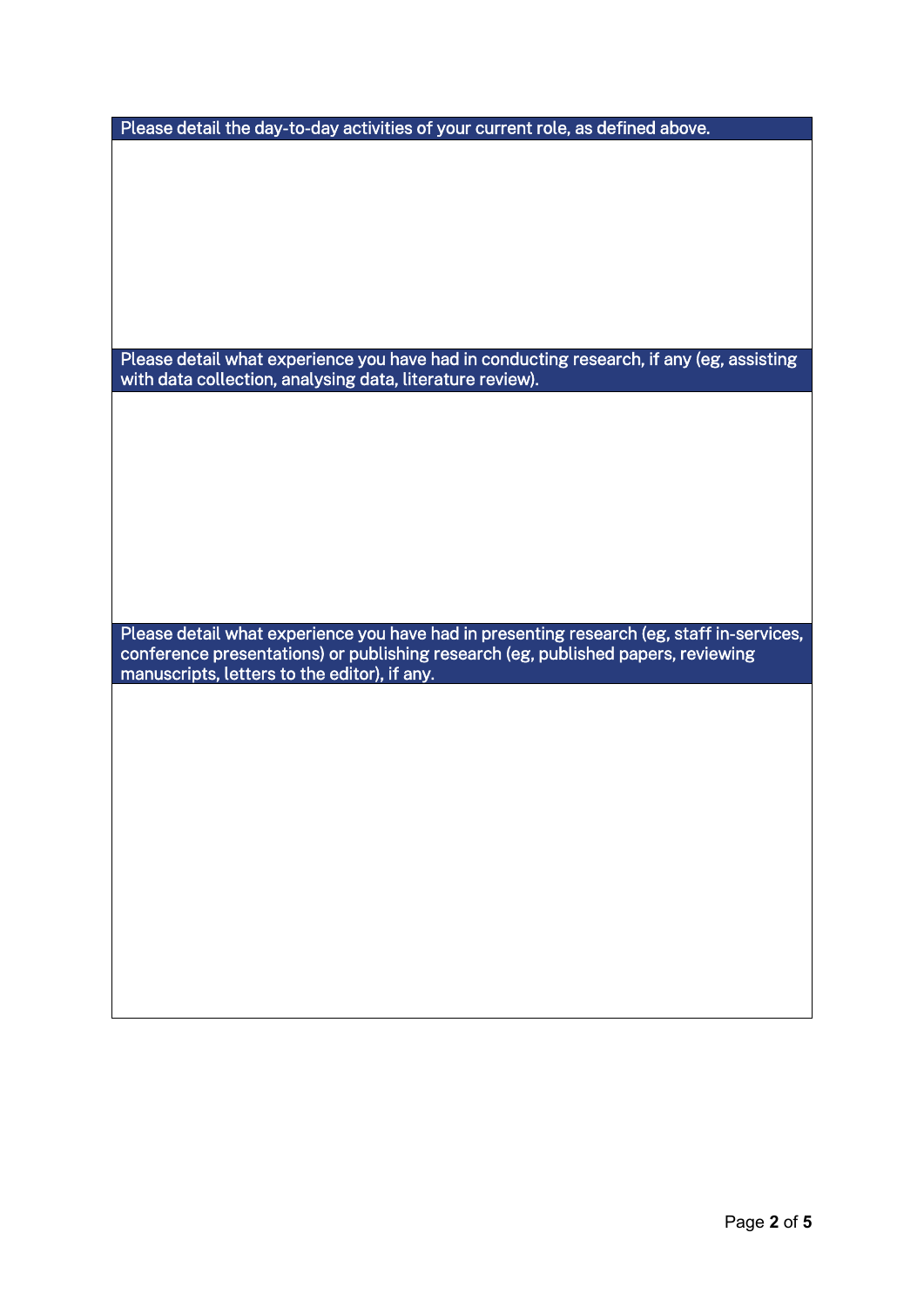| Please state your original undergraduate degree and any qualifications that you have<br>obtained subsequently.                               |
|----------------------------------------------------------------------------------------------------------------------------------------------|
|                                                                                                                                              |
|                                                                                                                                              |
|                                                                                                                                              |
|                                                                                                                                              |
|                                                                                                                                              |
| Which computer software are you familiar with and how proficient are you at using each<br>one? (eg, beginner, intermediate, advanced, rusty) |
|                                                                                                                                              |
|                                                                                                                                              |
|                                                                                                                                              |
|                                                                                                                                              |
|                                                                                                                                              |
| Please describe one or a few research ideas that you would like to pursue as a project in<br>the Graduate Certificate in Health Research.    |
|                                                                                                                                              |
|                                                                                                                                              |
|                                                                                                                                              |
|                                                                                                                                              |
|                                                                                                                                              |
|                                                                                                                                              |
|                                                                                                                                              |
|                                                                                                                                              |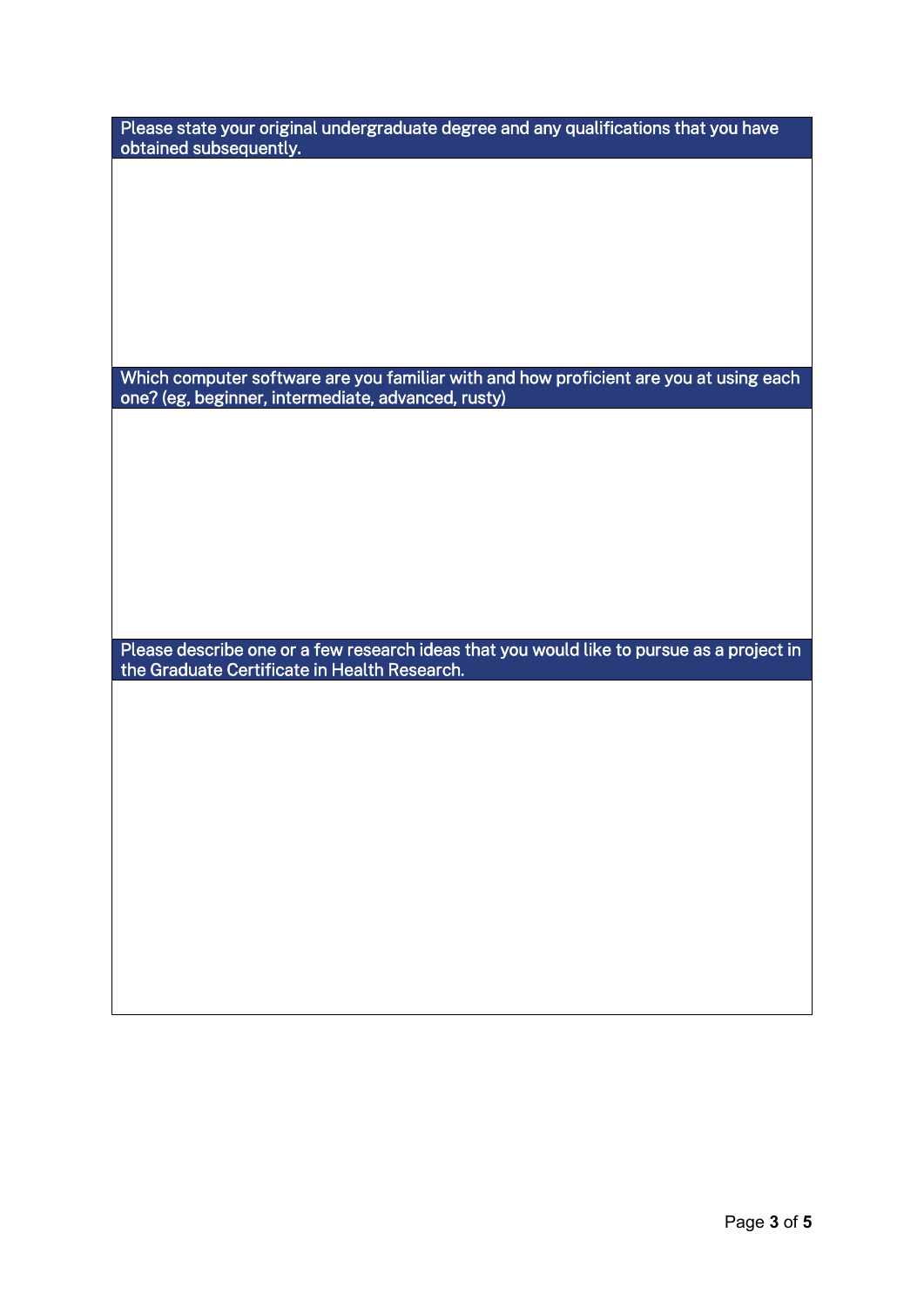Please detail any steps you have undertaken to investigate the feasibility of the research project(s) entered above.

Please list any steps you have taken to ensure stakeholder support for the research project(s) entered above.

Please indicate whether you have completed any of the research-related modules offered by Sydney Local Health District either online (eg, Research: An introduction for beginners) or face-to-face (eg, How to set up and run a successful journal club). Applicants do not need to have completed any courses to be considered for this qualification.

| Course name | Completed<br>(yes/no) | Year completed |
|-------------|-----------------------|----------------|
|             |                       |                |
|             |                       |                |
|             |                       |                |
|             |                       |                |
|             |                       |                |

Please outline below why you would like to participate in the graduate certificate in health research.